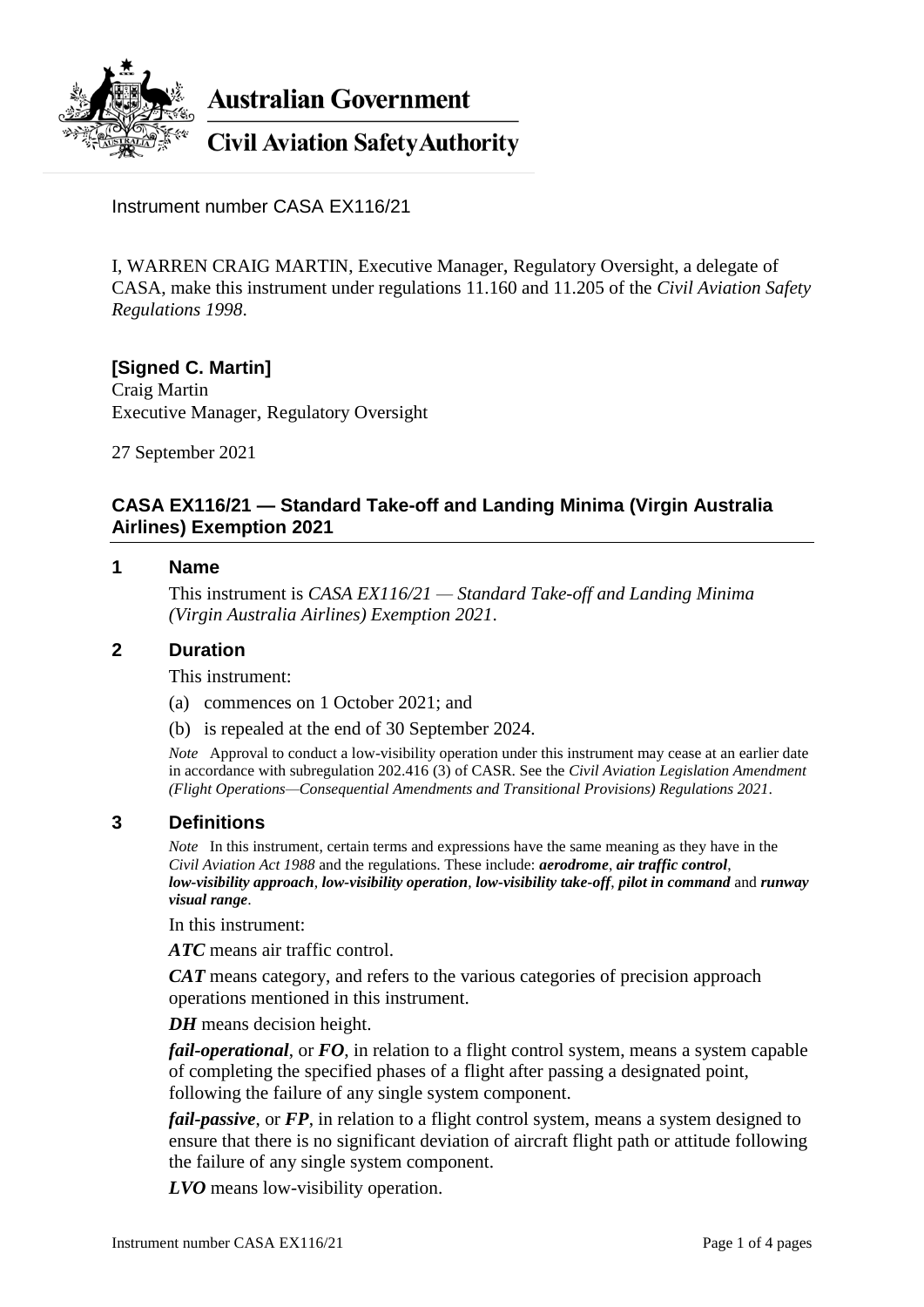*LVP* means low-visibility procedures applied by ATC at an aerodrome for protecting aircraft operations during conditions of reduced visibility or low cloud.

*M/M* means the particular make and model of an aircraft.

*RVR* means runway visual range.

*SA Category I*, or *SA CAT I*, has the same meaning as in the Manual of Standards (MOS) — Part 139 Aerodromes.

*SA Category II*, or *SA CAT II*, has the same meaning as in the Manual of Standards (MOS) — Part 139 Aerodromes.

# **4 Application**

This instrument applies in relation to Virgin Australia Airlines Pty Ltd, ARN 567591 (the *exempted operator*), if:

- (a) the exempted operator conducts a flight to or from an aerodrome in any of the following kinds of aircraft (the *aircraft*): B737-700; B737-800; and
- (b) ATC at the aerodrome has informed the pilot in command of the aircraft that LVP are in force.

## **5 Exemptions**

- (1) The exempted operator is exempt from compliance with subregulations 257 (3) and (4) of CAR in relation to the flight.
- (2) The pilot in command of the aircraft is exempt from compliance with subregulations 257 (3) and (4) of CAR in relation to the flight.

### **6 Conditions**

- (1) It is a condition of the exemption in subsection 5 (1) that the exempted operator ensures compliance with the requirements mentioned in subsection (3) and in Schedule 3.
- (2) It is a condition of the exemption in subsection 5 (2) that the pilot in command of the aircraft ensures compliance with the requirements mentioned in subsection (3).
- (3) The requirements are:
	- (a) the aircraft must comply with the meteorological minima for LVO and associated requirements set out in Schedule 1; and
	- (b) the requirements for LVO mentioned in Schedule 2.

## **Schedule 1 Operating minima for LVO**

### **Low-visibility take-off minimum**

1 An aircraft of a kind mentioned in column 1 of Table 1 must not conduct a low-visibility take-off from the aerodrome if the reported RVR for the take-off is less than the meteorological minimum mentioned in column 2 of the Table.

#### **Table 1: Low-visibility take-off minimum**

| <b>Aircraft M/M</b> | <b>Meteorological minimum</b> |
|---------------------|-------------------------------|
| $\alpha$ (column 1) | $\alpha$ (column 2)           |
| B737-700, B737-800  | $125 \text{ m}$               |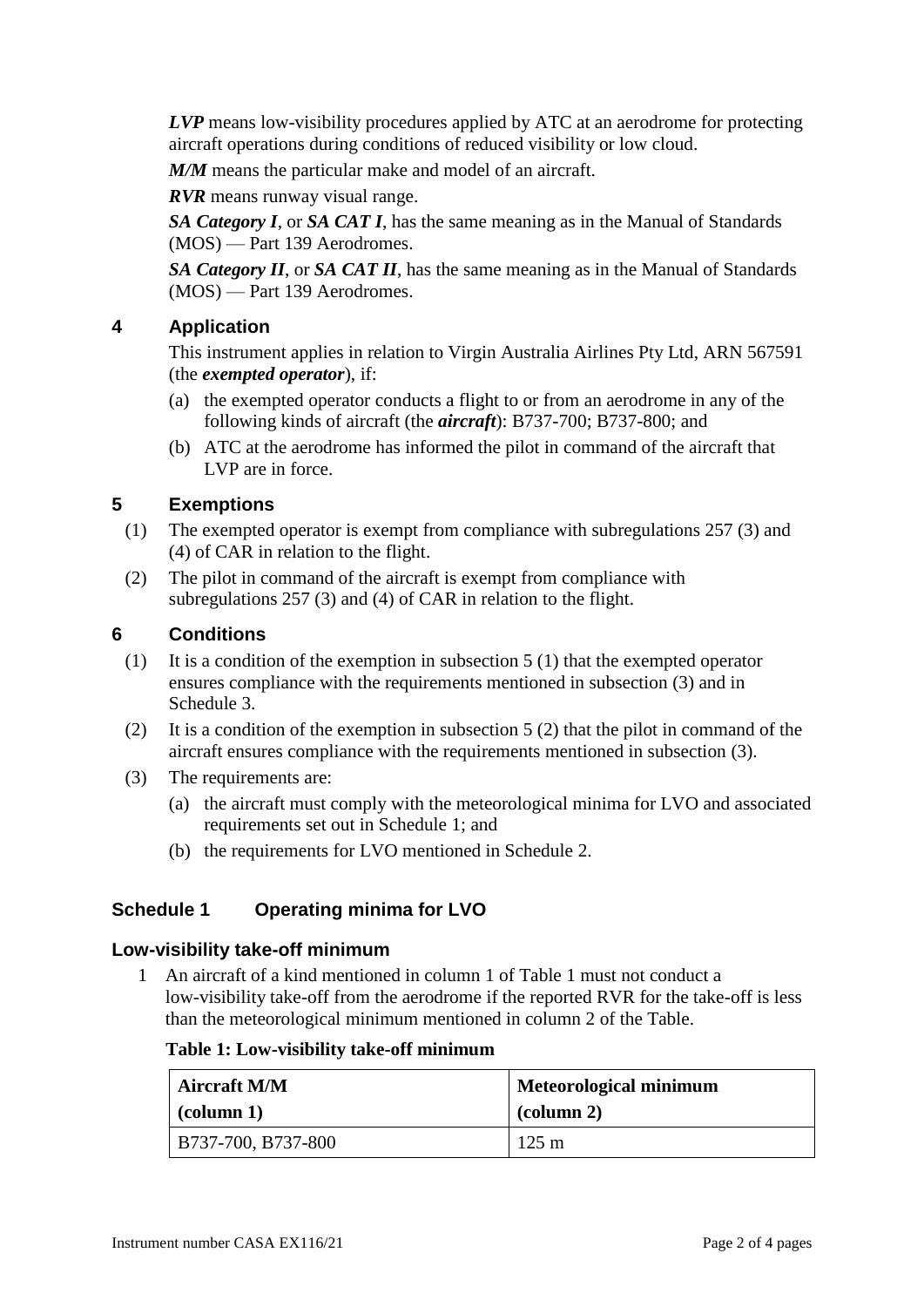# **Low-visibility approach minima**

- 2 An aircraft of a kind mentioned in column 1 of Table 2, when conducting a low-visibility approach operation mentioned in column 2 of the Table for the purpose of landing the aircraft:
	- (a) has the RVR meteorological minimum mentioned in column 3 of the Table for the low-visibility approach operation; and
	- (b) must apply the DH mentioned in column 4 of the Table for the low-visibility approach operation.

| <b>Aircraft M/M</b><br>$\left(\text{column } 1\right)$ | Low-visibility<br>approach<br>operation<br>$\left(\text{column } 2\right)$ | <b>RVR</b> minimum<br>$\left(\text{column }3\right)$ | <b>DH</b><br>$\alpha$ lumn 4) |
|--------------------------------------------------------|----------------------------------------------------------------------------|------------------------------------------------------|-------------------------------|
| B737-700 with FP flight<br>control system              | <b>SA CAT I</b>                                                            | $450 \text{ m}$                                      | $150$ ft                      |
|                                                        | <b>CAT II</b>                                                              | $300 \text{ m}$                                      | $100$ ft                      |
| B737-800 with FP flight<br>control system              | <b>SA CAT I</b>                                                            | $450 \text{ m}$                                      | $150$ ft                      |
|                                                        | <b>CAT II</b>                                                              | $300 \text{ m}$                                      | $100$ ft                      |
| B737-800 with FO flight<br>control system              | <b>SA CAT I</b>                                                            | $450 \text{ m}$                                      | $150$ ft                      |
|                                                        | <b>CAT II</b>                                                              | $300 \text{ m}$                                      | $100$ ft                      |
|                                                        | <b>SA CAT II</b>                                                           | $350 \text{ m}$                                      | $100$ ft                      |
|                                                        | <b>CAT IIIA</b>                                                            | $175 \text{ m}$                                      | $50$ ft                       |
|                                                        | <b>CAT IIIB</b>                                                            | $75 \text{ m}$                                       | No DH                         |

### **Table 2: Approach minima and requirements**

# **Schedule 2 Requirements for LVO**

## **Operating minimum and procedures**

- 1 If a flight of the kind mentioned in section 4 is conducted in a foreign country, the requirements for LVO for the flight are the most restrictive of the following:
	- (a) the requirements for LVO, for the flight, under the civil aviation legislation;
	- (b) the requirements for LVO, for the flight, of the foreign country.

## **Approach ban**

- 2 For landings, the following approach ban rules apply:
	- (a) when making an approach, the pilot in command of the aircraft must ensure that the aircraft does not continue beyond 1 000 ft above aerodrome elevation if a controlling zone RVR is reported by ATC as continually less than the specified minimum for the landing;
	- (b) if, after passing 1 000 ft above aerodrome elevation, a controlling zone RVR is reported by ATC as falling below the specified minimum, the pilot in command of the aircraft may continue the approach to the minimum.